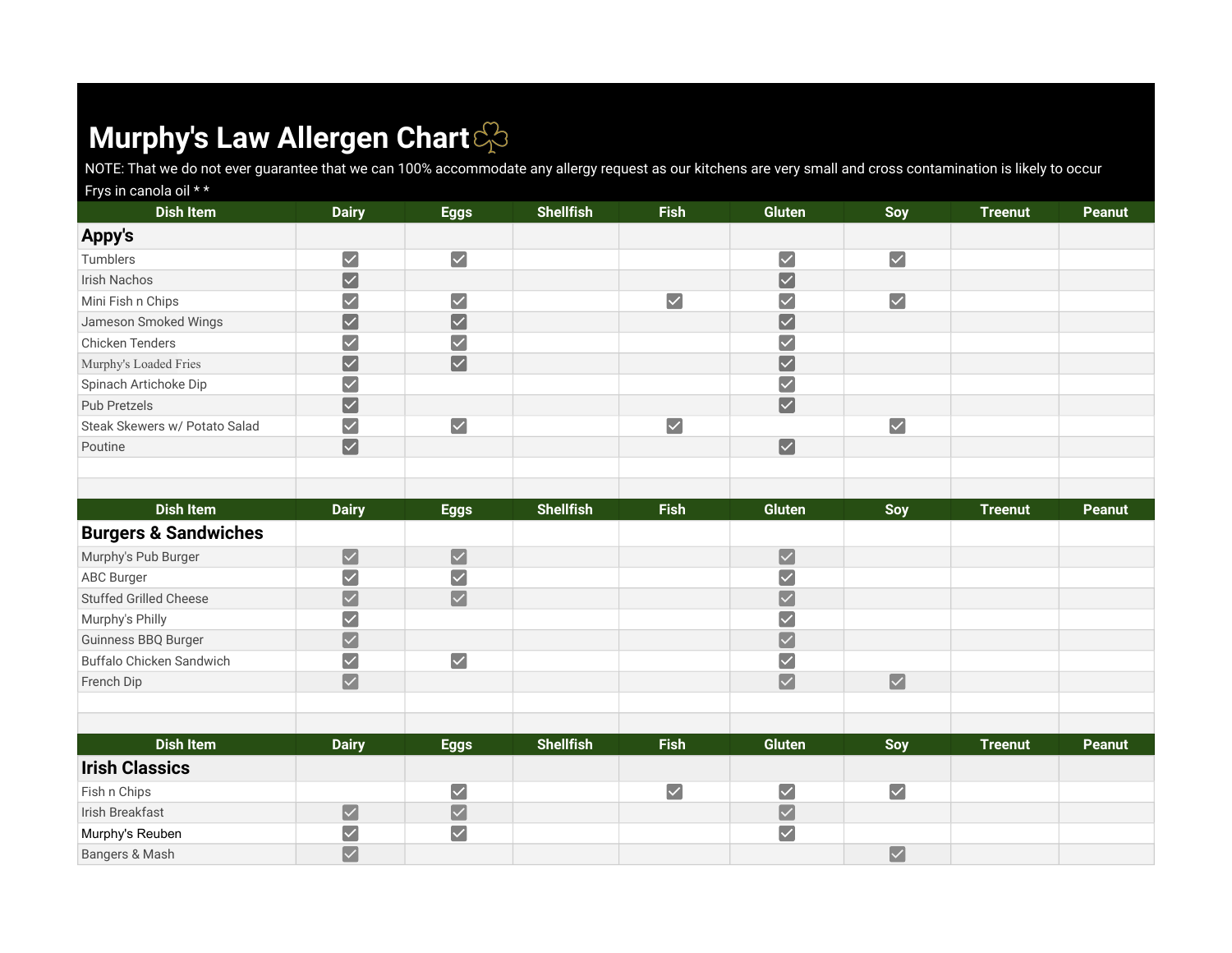| Shepherd's Pie                       | $\blacktriangledown$            | $\boxed{\checkmark}$  |                  |                      |                         | $\boxed{\checkmark}$ |                |               |
|--------------------------------------|---------------------------------|-----------------------|------------------|----------------------|-------------------------|----------------------|----------------|---------------|
| Corned Beef & Cabbage                | $\boxed{\checkmark}$            |                       |                  |                      | $\boxed{\checkmark}$    |                      |                |               |
| Irish Mac N Cheese                   | $\blacktriangledown$            |                       |                  |                      | $\blacktriangledown$    |                      |                |               |
| St. Ivan Fish Tacos                  | $\boxed{\checkmark}$            | $\boxed{\checkmark}$  |                  | $\boxed{\checkmark}$ | $\boxed{\checkmark}$    |                      |                |               |
|                                      |                                 |                       |                  |                      |                         |                      |                |               |
|                                      |                                 |                       |                  |                      |                         |                      |                |               |
| <b>Dish Item</b>                     | <b>Dairy</b>                    | <b>Eggs</b>           | <b>Shellfish</b> | <b>Fish</b>          | <b>Gluten</b>           | Soy                  | <b>Treenut</b> | <b>Peanut</b> |
| <b>Salads</b>                        |                                 |                       |                  |                      |                         |                      |                |               |
| Pub Salad                            | $\blacktriangledown$            | $\blacktriangledown$  |                  |                      | $\blacktriangledown$    |                      |                |               |
| <b>Grilled Steak Salad</b>           | $\boxed{\checkmark}$            | $\blacktriangleright$ |                  |                      |                         |                      |                |               |
| Classic Chicken Caesar Salad         | $\blacktriangleright$           | $\blacktriangledown$  |                  |                      | $\blacktriangledown$    |                      |                |               |
| Cobb Salad                           | $\boxed{\checkmark}$            | $\boxed{\checkmark}$  |                  |                      |                         |                      |                |               |
| Seasonal Fruit Grilled Chicken Salad | $\blacktriangledown$            | $\blacktriangledown$  |                  |                      |                         |                      |                |               |
|                                      |                                 |                       |                  |                      |                         |                      |                |               |
|                                      |                                 |                       |                  |                      |                         |                      |                |               |
|                                      |                                 |                       |                  |                      |                         |                      |                |               |
| <b>Dish Item</b>                     | <b>Dairy</b>                    | <b>Eggs</b>           | <b>Shellfish</b> | <b>Fish</b>          | <b>Gluten</b>           | Soy                  | <b>Treenut</b> | <b>Peanut</b> |
| <b>Soup</b>                          |                                 |                       |                  |                      |                         |                      |                |               |
| Loaded Cheesey Potato Soup           | $\blacktriangledown$            |                       |                  |                      |                         |                      |                |               |
|                                      |                                 |                       |                  |                      |                         |                      |                |               |
|                                      |                                 |                       |                  |                      |                         |                      |                |               |
|                                      |                                 |                       |                  |                      |                         |                      |                |               |
| Dish Item                            | <b>Dairy</b>                    | <b>Eggs</b>           | <b>Shellfish</b> | <b>Fish</b>          | <b>Gluten</b>           | Soy                  | <b>Treenut</b> | Peanut        |
| <b>Dessert</b>                       |                                 |                       |                  |                      |                         |                      |                |               |
| Ice Cream Cookie                     | $\boxed{\checkmark}$            | $\blacktriangleright$ |                  |                      | $\blacktriangledown$    |                      |                |               |
| <b>Bread Pudding</b>                 | $\overline{\mathbf{v}}$         | $\boxed{\checkmark}$  |                  |                      | $\overline{\mathbf{v}}$ |                      |                |               |
|                                      |                                 |                       |                  |                      |                         |                      |                |               |
|                                      |                                 |                       |                  |                      |                         |                      |                |               |
| <b>Dish Item</b>                     | <b>Dairy</b>                    | <b>Eggs</b>           | <b>Shellfish</b> | <b>Fish</b>          | <b>Gluten</b>           | Soy                  | <b>Treenut</b> | Peanut        |
| <b>Brunch</b>                        |                                 |                       |                  |                      |                         |                      |                |               |
| Irish Breakfast                      | $\blacktriangledown$            | $\blacktriangleright$ |                  |                      | $\blacktriangledown$    |                      |                |               |
| Bacon & Irish Sausage Omelet         | $\boxed{\checkmark}$            | $\boxed{\checkmark}$  |                  |                      | $\boxed{\checkmark}$    |                      |                |               |
| <b>Bailey's French Toast</b>         | $\blacktriangledown$            | $\blacktriangledown$  |                  |                      | $\blacktriangledown$    | $\blacktriangledown$ |                |               |
| <b>Irish Benedict</b>                | $\boxed{\checkmark}$            | $\blacktriangleright$ |                  |                      | $\boxed{\checkmark}$    |                      |                |               |
| Murphy's Chicken & Waffles           | $\blacktriangledown$            | $\blacktriangledown$  |                  |                      | $\blacktriangledown$    |                      |                |               |
| <b>Breakfast Sandwich</b>            | $\overline{\blacktriangledown}$ | $\boxed{\checkmark}$  |                  |                      | $\boxed{\checkmark}$    |                      |                |               |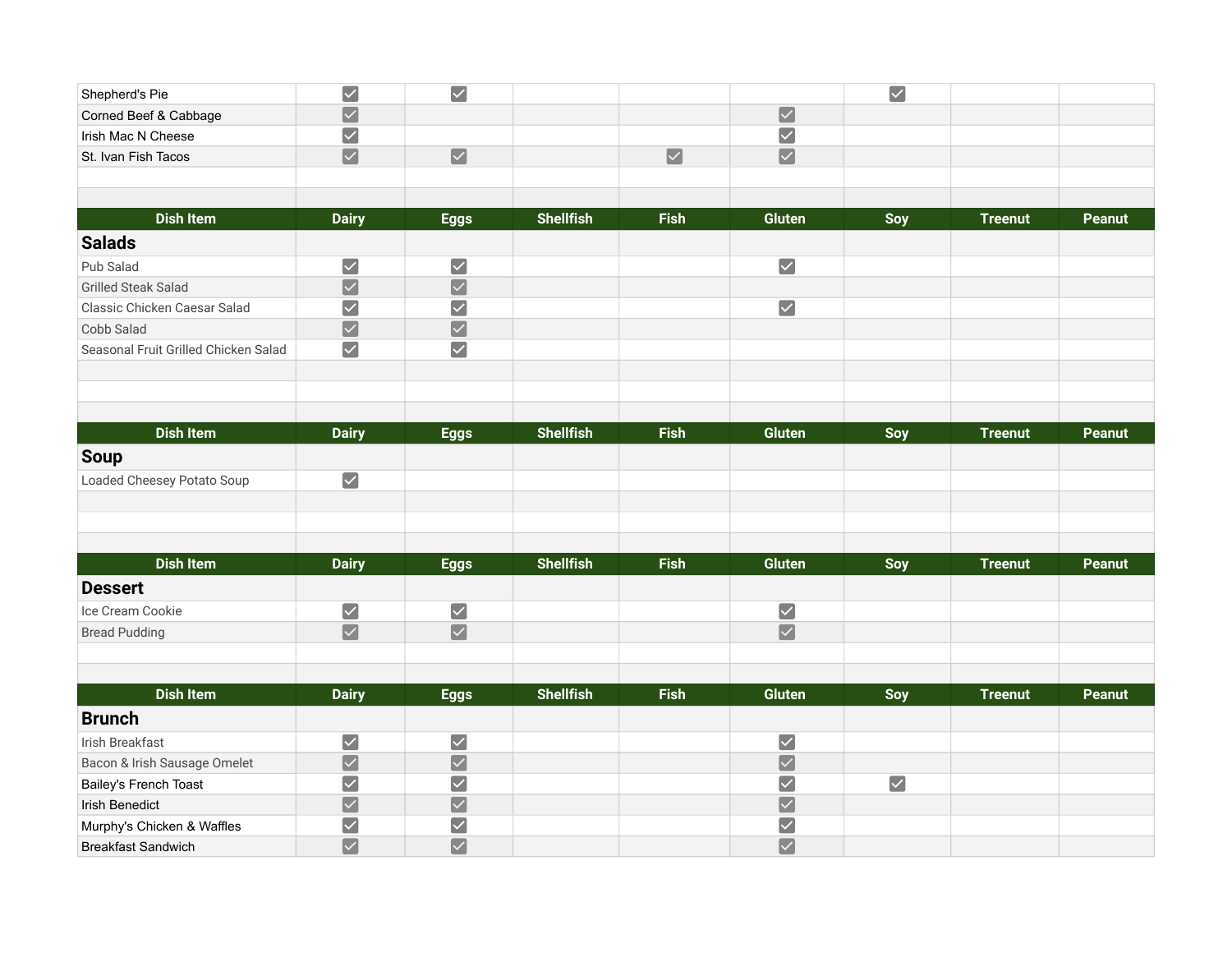| Corned Beef & Hash Breakfast  | $\blacktriangledown$  | $\blacktriangleright$ |                  |             | $\blacktriangledown$            |                      |                |               |
|-------------------------------|-----------------------|-----------------------|------------------|-------------|---------------------------------|----------------------|----------------|---------------|
| American Breakfast            |                       | $\boxed{\checkmark}$  |                  |             | $\boxed{\checkmark}$            |                      |                |               |
| Hangover Fries                | $\blacktriangledown$  | $\blacktriangledown$  |                  |             | $\boxed{\checkmark}$            |                      |                |               |
|                               |                       |                       |                  |             |                                 |                      |                |               |
|                               |                       |                       |                  |             |                                 |                      |                |               |
| <b>Dish Item</b>              | <b>Dairy</b>          | <b>Eggs</b>           | <b>Shellfish</b> | <b>Fish</b> | <b>Gluten</b>                   | Soy                  | <b>Treenut</b> | <b>Peanut</b> |
| <b>Late Night</b>             |                       |                       |                  |             |                                 |                      |                |               |
| Tumblers                      | $\blacktriangledown$  | $\blacktriangledown$  |                  |             | $\sqrt{}$                       | $\blacktriangledown$ |                |               |
| Jameson Smoked Wings          | $\blacktriangledown$  | $\boxed{\checkmark}$  |                  |             | $\overline{\blacktriangledown}$ |                      |                |               |
| Basket of Murphy's Chips      |                       |                       |                  |             | $\sqrt{}$                       |                      |                |               |
| <b>Basket of Cheese Curds</b> | $\blacktriangleright$ |                       |                  |             | $\sqrt{}$                       |                      |                |               |
| Signature Reuben Melt         | $\blacktriangledown$  | $\blacktriangledown$  |                  |             | $\sqrt{}$                       |                      |                |               |
| <b>Basket of Pub Fries</b>    | $\blacktriangledown$  | $\blacktriangleright$ |                  |             | $\overline{\mathbf{V}}$         |                      |                |               |
| Chicken Tenders               | $\blacktriangledown$  | $\blacktriangledown$  |                  |             | $\sqrt{}$                       |                      |                |               |
| Poutine                       | $\boxed{\checkmark}$  |                       |                  |             | $\boxed{\checkmark}$            |                      |                |               |
|                               |                       |                       |                  |             |                                 |                      |                |               |
| Chicken & Waffles             | $\boxed{\checkmark}$  | $\boxed{\checkmark}$  |                  |             | $\boxed{\checkmark}$            |                      |                |               |
|                               |                       |                       |                  |             |                                 |                      |                |               |
|                               |                       |                       |                  |             |                                 |                      |                |               |
|                               |                       |                       |                  |             |                                 |                      |                |               |
| <b>Dish Item</b>              | <b>Dairy</b>          | <b>Eggs</b>           | <b>Shellfish</b> | <b>Fish</b> | <b>Gluten</b>                   | Soy                  | <b>Treenut</b> | <b>Peanut</b> |
| <b>Kids Menu</b>              |                       |                       |                  |             |                                 |                      |                |               |
| <b>Grilled Cheese</b>         | $\boxed{\checkmark}$  |                       |                  |             | $\boxed{\checkmark}$            |                      |                |               |
| Chicken Tenders               | $\blacktriangledown$  | $\blacktriangledown$  |                  |             | $\blacktriangledown$            |                      |                |               |
| Mac & Cheese                  | $\boxed{\checkmark}$  |                       |                  |             | $\boxed{\checkmark}$            |                      |                |               |
|                               |                       |                       |                  |             |                                 |                      |                |               |
|                               |                       |                       |                  |             |                                 |                      |                |               |
| <b>Dish Item</b>              | <b>Dairy</b>          | <b>Eggs</b>           | <b>Shellfish</b> | <b>Fish</b> | <b>Gluten</b>                   | Soy                  | <b>Treenut</b> | Peanut        |
| <b>Sides</b>                  |                       |                       |                  |             |                                 |                      |                |               |
| Pub Fries                     |                       |                       |                  |             | $\blacktriangledown$            |                      |                |               |
| Murphy's Chips                |                       |                       |                  |             | $\boxed{\checkmark}$            |                      |                |               |
| Side Salad                    | $\blacktriangleright$ | $\blacktriangleright$ |                  |             | $\blacktriangleright$           |                      |                |               |
| Loaded Cheese Potato Soup     | $\boxed{\checkmark}$  |                       |                  |             |                                 |                      |                |               |
| Cole Slaw                     | $\blacktriangledown$  | $\blacktriangledown$  |                  |             |                                 |                      |                |               |
| <b>Mashed Potatoes</b>        |                       |                       |                  |             |                                 |                      |                |               |
|                               | $\boxed{\checkmark}$  |                       |                  |             |                                 |                      |                |               |
| <b>Sweet Potato Fries</b>     |                       |                       |                  |             | $\blacktriangledown$            |                      |                |               |